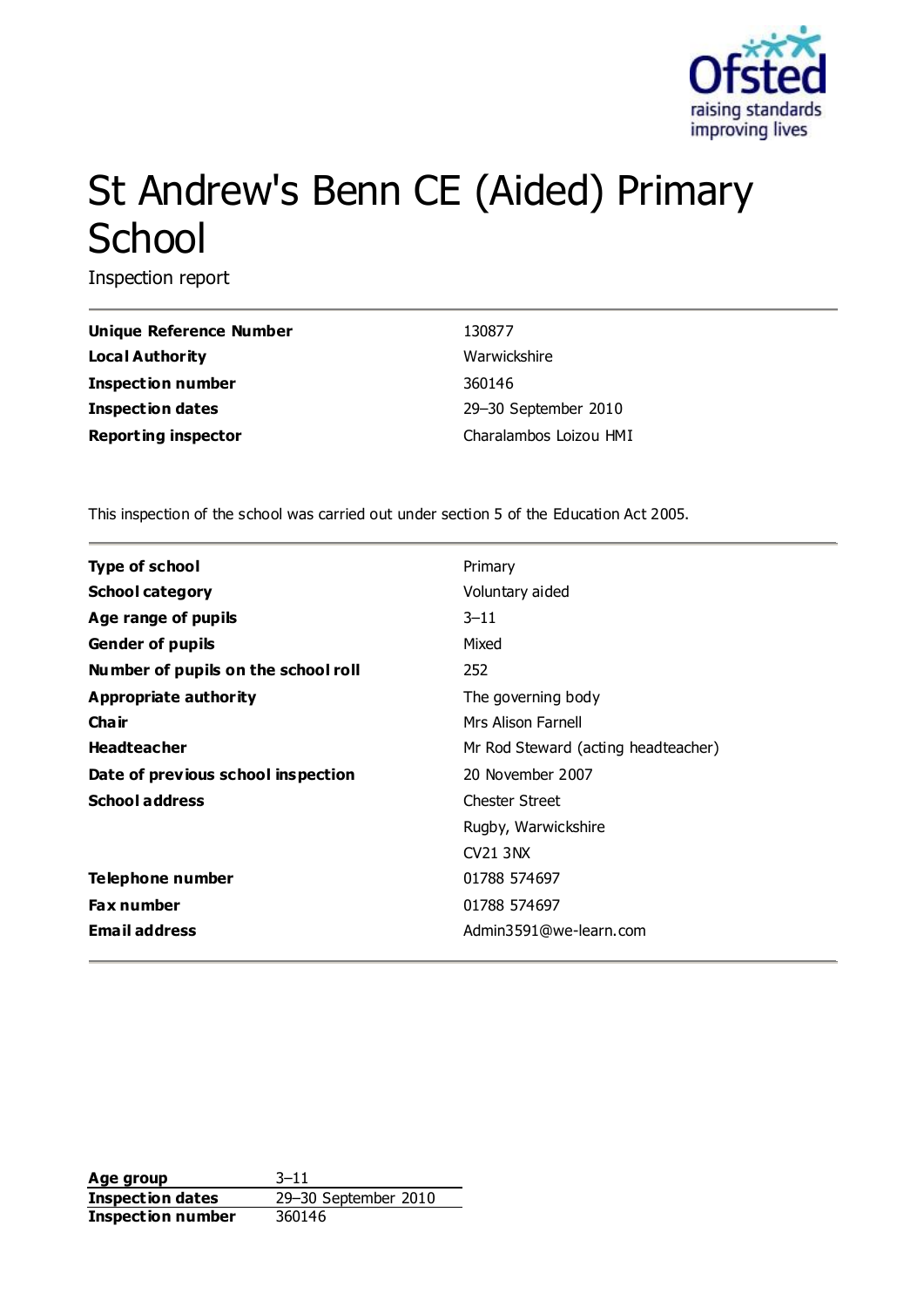The Office for Standards in Education, Children's Services and Skills (Ofsted) regulates and inspects to achieve excellence in the care of children and young people, and in education and skills for learners of all ages. It regulates and inspects childcare and children's social care, and inspects the Children and Family Court Advisory Support Service (Cafcass), schools, colleges, initial teacher training, work-based learning and skills training, adult and community learning, and education and training in prisons and other secure establishments. It assesses council children's services, and inspects services for looked after children, safeguarding and child protection.

Further copies of this report are obtainable from the school. Under the Education Act 2005, the school must provide a copy of this report free of charge to certain categories of people. A charge not exceeding the full cost of reproduction may be made for any other copies supplied.

If you would like a copy of this document in a different format, such as large print or Braille, please telephone 0300 1234 234, or email **[enquiries@ofsted.gov.uk](mailto:enquiries@ofsted.gov.uk)**.

You may copy all or parts of this document for non-commercial educational purposes, as long as you give details of the source and date of publication and do not alter the documentation in any way.

To receive regular email alerts about new publications, including survey reports and school inspection reports, please visit our website and go to 'Subscribe'.

Royal Exchange Buildings St Ann's Square Manchester M2 7LA T: 0300 1234 234 Textphone: 0161 618 8524 E: **[enquiries@ofsted.gov.uk](mailto:enquiries@ofsted.gov.uk)**

W: **[www.ofsted.gov.uk](http://www.ofsted.gov.uk/)**

© Crown copyright 2010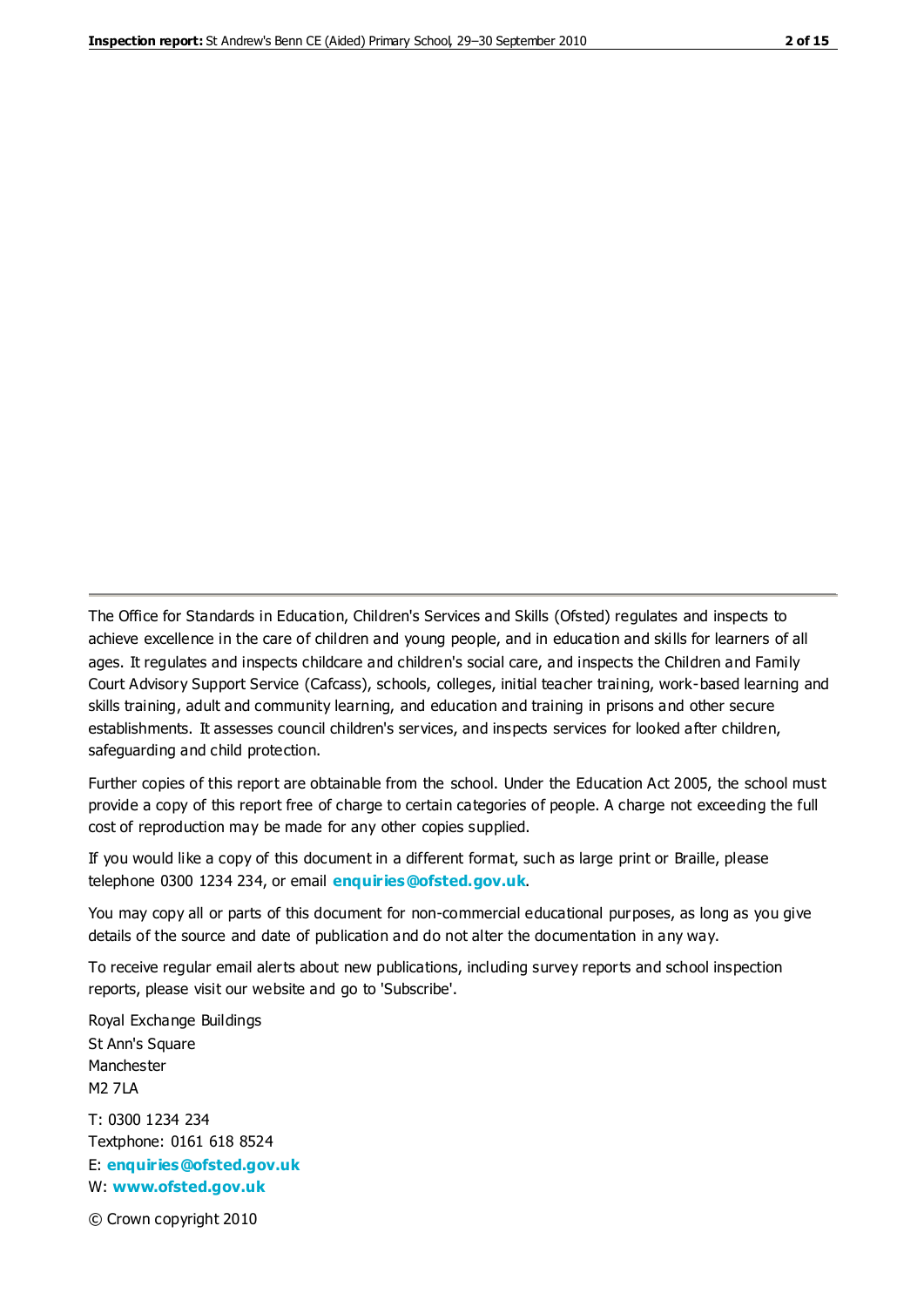# **Introduction**

This inspection was carried out by one of Her Majesty's Inspectors and two additional inspectors. The inspectors visited 18 lessons and observed 10 teachers who were teaching at the time of the inspection. They held meetings with members of the governing body, staff and pupils as well as speaking to some parents and carers. Inspectors observed the school's work, the arrangements in place to safeguard pupils and looked at the improvement plan and self-evaluation, as well as assessment and tracking data that teachers use to monitor pupils' progress. Questionnaire returns from 116 parents and carers were analysed as well as returns from pupils and staff.

The inspection team reviewed many aspects of the school's work. It looked in detail at the following.

- The achievement of pupils in English, mathematics and science, and the impact of measures taken by the school to raise attainment.
- The impact of the teaching on pupils' progress over time and the extent to which the leadership team monitors and improves the quality of teaching and learning.
- The extent to which the school has improved assessment and teachers' marking since its last inspection.
- The effectiveness of intervention programmes and support provided for pupils with special educational needs and/or disabilities and those who join the school speaking English as an additional language.

# **Information about the school**

This is an average size school with an Early Years Foundation Stage that comprises a Nursery class for three-year-olds who all attend part time, and two Reception classes for four-year-olds. The majority of pupils are White British and, increasingly, many pupils join the school from a wide range of minority ethnic backgrounds. A high proportion of these speak English as an additional language with Portuguese, Polish or Urdu being the predominant home languages. In addition, a significant number of pupils join the school at different times of the year from abroad speaking a range of European, Asian or African languages. The proportion of pupils with special educational needs and/or disabilities is above that of most schools and a higher than average percentage has a statement of special educational needs. The main areas of additional need include pupils with moderate or specific learning, or emotional and behavioural difficulties. The acting headteacher joined the school at the start of this school year and remains in post until the governing body appoints a substantive headteacher.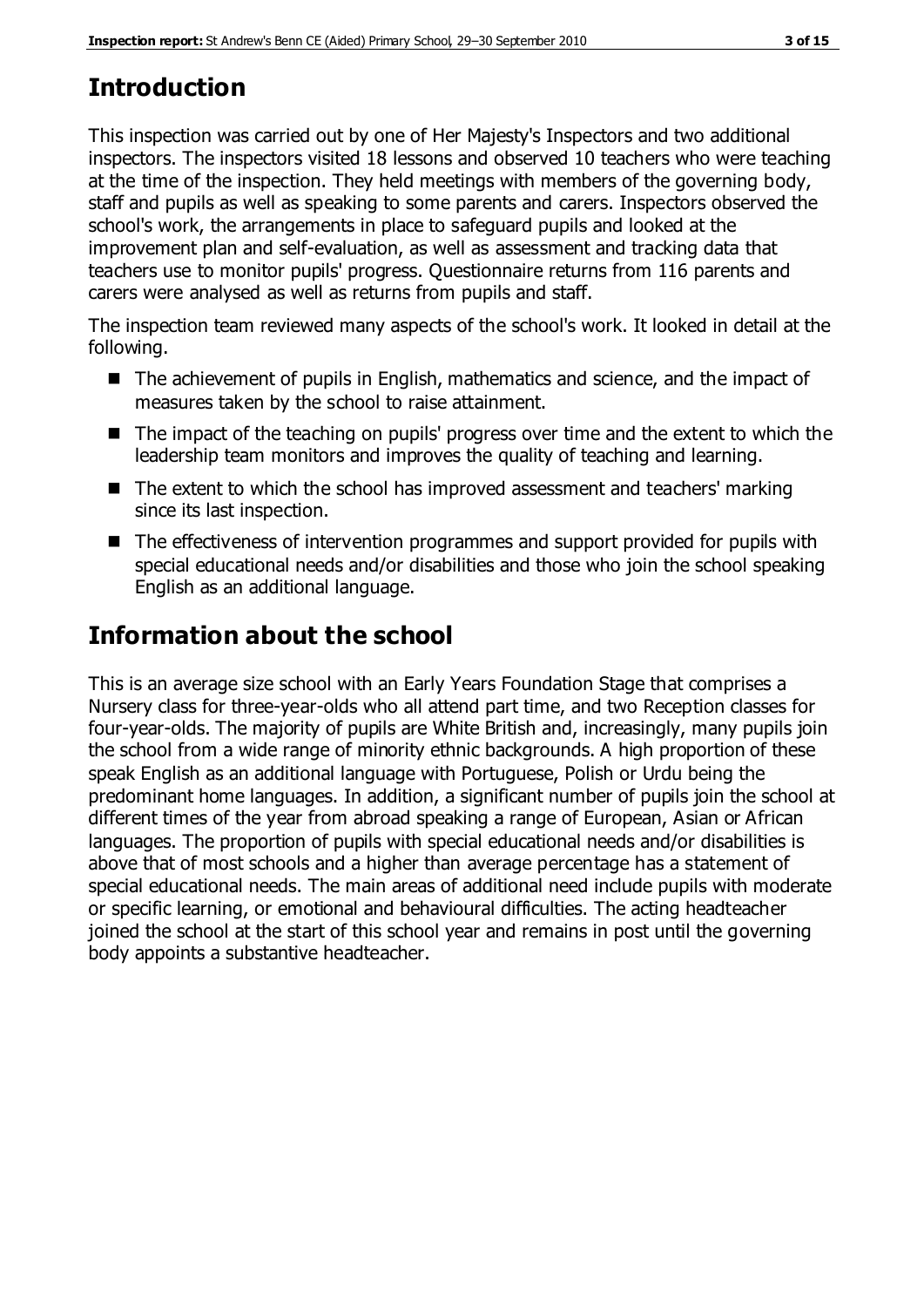## **Inspection judgements**

| Overall effectiveness: how good is the school?  |  |  |
|-------------------------------------------------|--|--|
| The school's capacity for sustained improvement |  |  |

## **Main findings**

The school has maintained a satisfactory education for its pupils since its last inspection despite the many challenges it has faced. Its pastoral support is strong and consequently pupils' spiritual, moral, social and cultural development and well-being are good. Teachers and support staff are very committed to pupils' all round development. This is reflected in the warm and positive relationships that exist between pupils and staff.

The leadership team and governing body have kept the school on an even keel during a period of rapid change in the community caused by significant inward migration in the local area. Consequently, the school has adapted its provision to serve the needs of pupils from a wide range of minority ethnic groups. To some extent it has done this successfully, as one pupil rightly explained, 'We welcome anyone from anywhere'. Although these challenges have placed greater demands on teachers and support staff, pupils achieve satisfactorily in relation to their starting points and attainment is broadly in line with national expectations by the end of Year 6. Standards have fluctuated in the last three years, particularly in English, reflecting inconsistencies in the quality and effectiveness of the teaching. The teaching is satisfactory and there is enough good teaching to show that the school has the capacity to continue improving standards.

The majority of children join the Nursery or Reception classes with skills and aptitudes that are well below those expected for their age. Pupils in the early stages of learning English and those with special educational needs and/or disabilities require intensive support. These challenges have prompted teachers to adapt their teaching, support and curriculum to accommodate wide-ranging learning needs. Effective teaching and good care and support enable most pupils to make satisfactory progress. However, some pupils do not reach their full potential, especially in writing, because lessons do not allow enough time for pupils to edit or improve their independent writing, particularly in Key Stage 2. In the Early Years Foundation Stage, children improve their knowledge of letters and sounds well but this is not being consolidated enough in their early writing skills to prepare them adequately for Years 1 and 2. As a result, pupils do not always spell, punctuate or structure sentences accurately enough which slows their progress in writing. Variations in pupils' progress and attainment are also affected by inconsistencies in teachers' assessments and the lack of precise learning targets for pupils to work towards. There are few opportunities for pupils to assess their own and others' work and limited scope in some lessons for pupils to work independently. The most effective teaching adapts to the needs of pupils across the ability range but this is not yet common practice.

The progress of pupils with special educational needs and/or disabilities is checked regularly but the impact of the support provided is not being monitored with sufficient rigour. Consequently, there are variations in pupils' progress with some just falling short of their targets. Lessons are usually purposeful and engaging, although pupils learning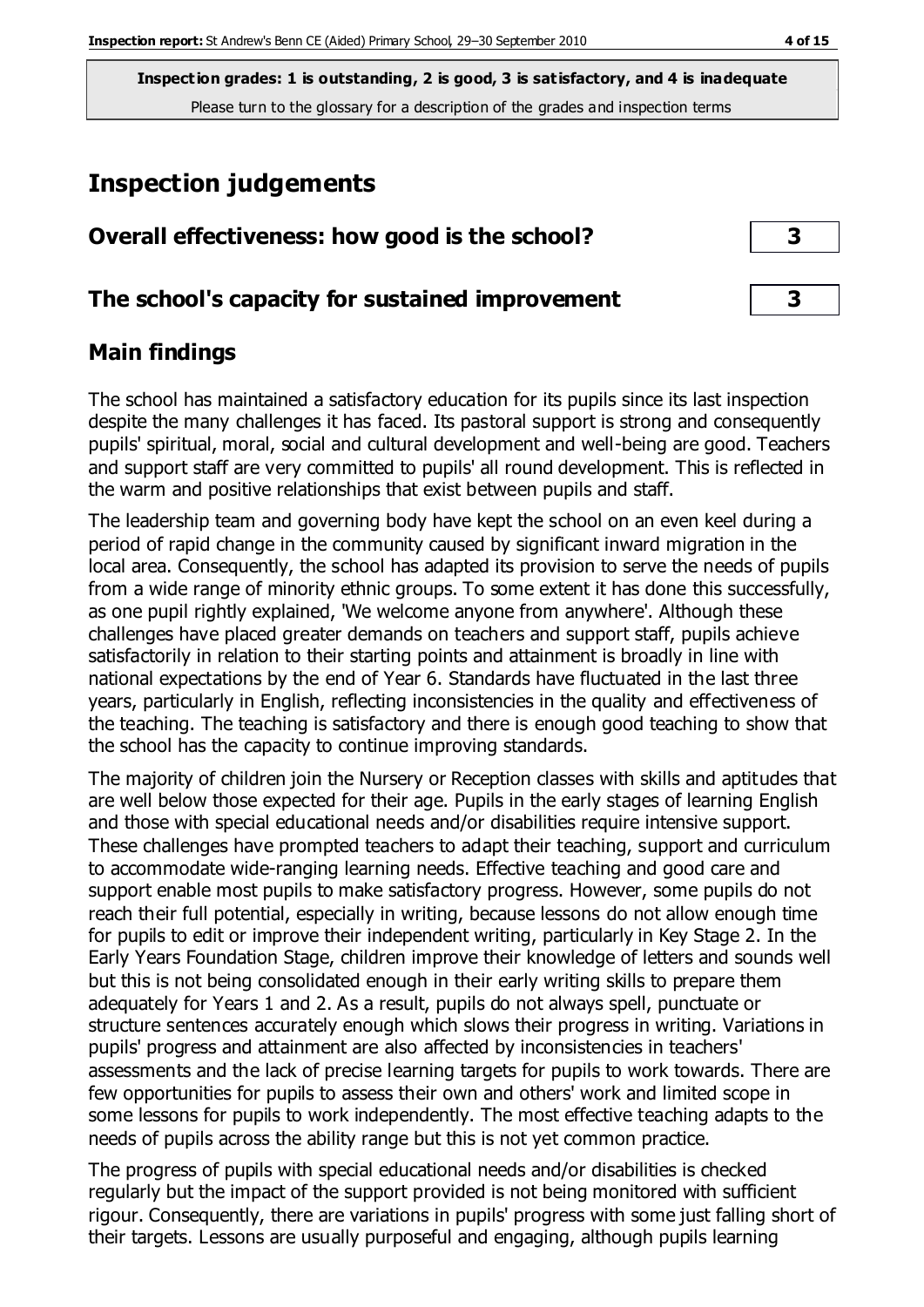English as an additional language are not always provided with resources to work independently. However, some teachers are beginning to provide bilingual resources and support which is helping pupils to play a full part in lessons.

Attendance rates are average although the school's systems for checking attendance are not robust enough to prevent some absences disrupting pupils' learning. Pupils feel safe and secure and parents and carers confirm that they are pleased with the care provided for their children. Pupils have a good understanding of how to adopt balanced eating habits and participate in many sports and activities to keep them fit and healthy.

The acting headteacher has made a good start in evaluating what needs to be done to sustain improvements. The deputy headteacher leads by example in managing and demonstrating good classroom practice. Governors provide satisfactory support, although play a limited role in evaluating the performance of the school.

## **What does the school need to do to improve further?**

- Accelerate the progress pupils make in English to raise standards by:
	- linking children's knowledge of letters and sounds in the Early Years Foundation Stage to early writing skills
	- improving pupils' handwriting, spelling and punctuation, particularly in Key Stage 1
	- providing more opportunities for pupils to write at length across a broader range of subjects and topics, and time to edit and improve their writing, particularly in Key Stage 2.
- Improve teaching and learning to sustain a rise in attainment by:
	- ensuring that teachers use assessments of pupils' progress regularly to plan tasks that are better matched to the needs and abilities of all pupils
	- providing more opportunities for pupils to reflect and assess their own and others' learning to deepen their understanding
	- providing targets for pupils to work towards that help them to understand the next steps towards higher levels.
- Monitor the impact of teaching and support provided for pupils with special educational needs and/or disabilities, and those learning English as an additional language more robustly to:
	- adapt resources and the deployment of support staff more flexibly and effectively to meet their specific learning needs
	- check pupils' learning regularly and intervene sooner if pupils are not making enough progress towards their targets.
- Ensure that more effective systems are put in place to sustain improvements to attendance and minimise the disruption of absence to pupils' learning.
- $\blacksquare$  Up to 40% of the schools whose overall effectiveness is judged satisfactory may receive a monitoring visit by an Ofsted inspector before their next section 5 inspection.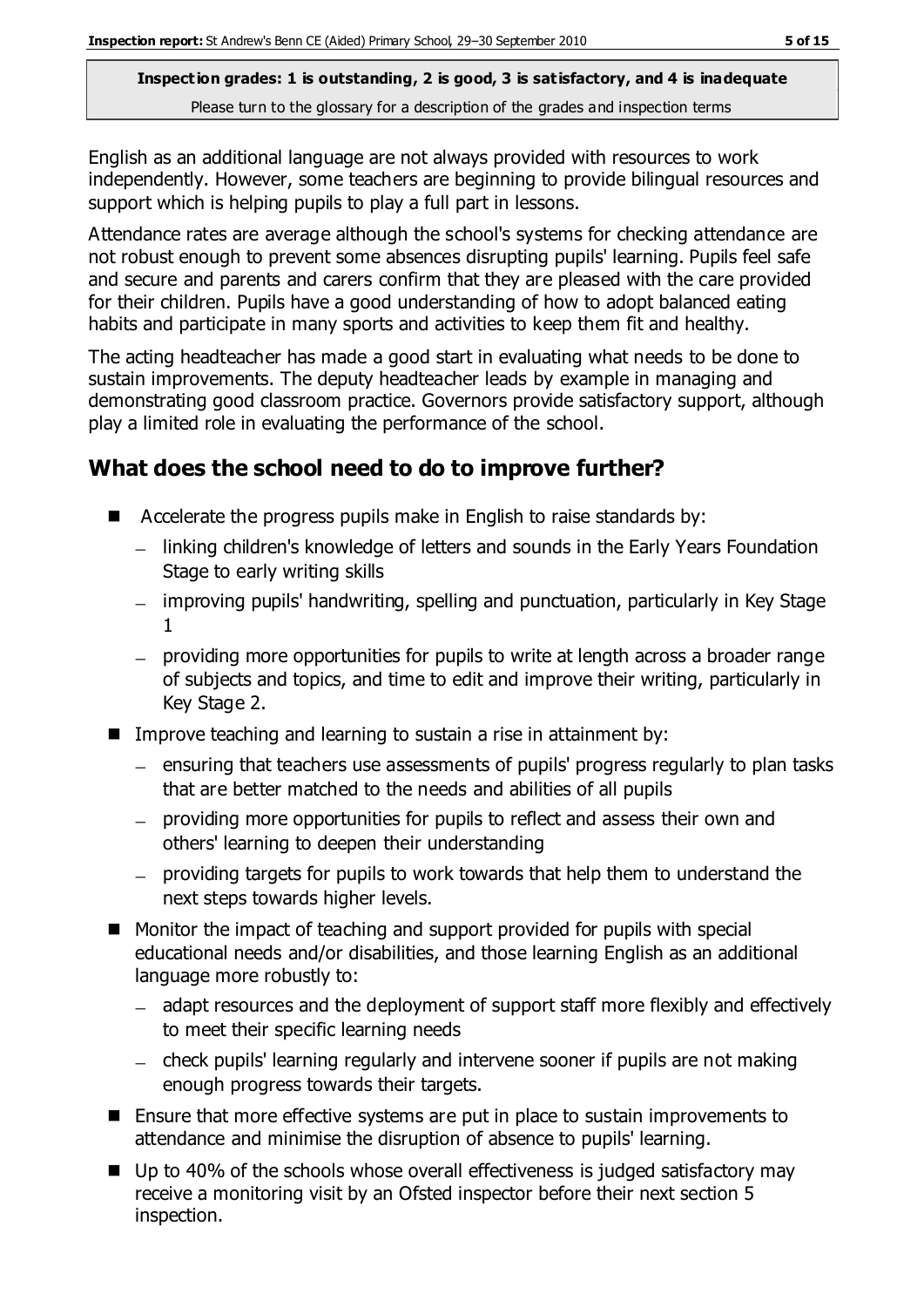### **Outcomes for individuals and groups of pupils 3**

The work seen in lessons and in pupils' mathematics and science books show that attainment is improving. There are improvements to attainment in English but progress in writing is uneven across classes. National tests results over the last three years show that some cohorts did not reach the standards expected in writing and standards were significantly below average. In reading, mathematics and science standards have been more typically average by the end of Year 6, reflecting satisfactory progress in relation to pupils' starting points. Progress measures between Key Stages 1 and 2 were average last year compared with schools nationally and standards, although fluctuating, are edging upwards.

Pupils' behaviour is satisfactory, including those at risk of displaying challenging behaviour, which is as a result of the effective support provided by learning mentors and teaching assistants. Pupils respect each other's views and behaviour in lessons is often good as they are attentive, responsive and keen to ask questions. They show initiative but in lessons, they do not have enough opportunities to work independently, share ideas, or reflect on their learning. Pupils feel safe and many have stated that they trust that adults will deal effectively with rare incidents of bullying. They know that their views are respected and their efforts valued and rewarded. School councillors, monitors and buddies are mature, and proudly wear their 'badge of office', taking their responsibilities seriously, for example, when organising charitable fund raising, caring for younger pupils, or representing the views of others. Pupils have satisfactory opportunities to contribute to their local and wider community through links and visits to other schools. They understand the changing nature of their community, and are increasingly learning about the diversity of ethnic and cultural traditions. Pupils enjoy coming to school, although some families take extended holidays during term time or their children are repeatedly absent which disrupts their learning.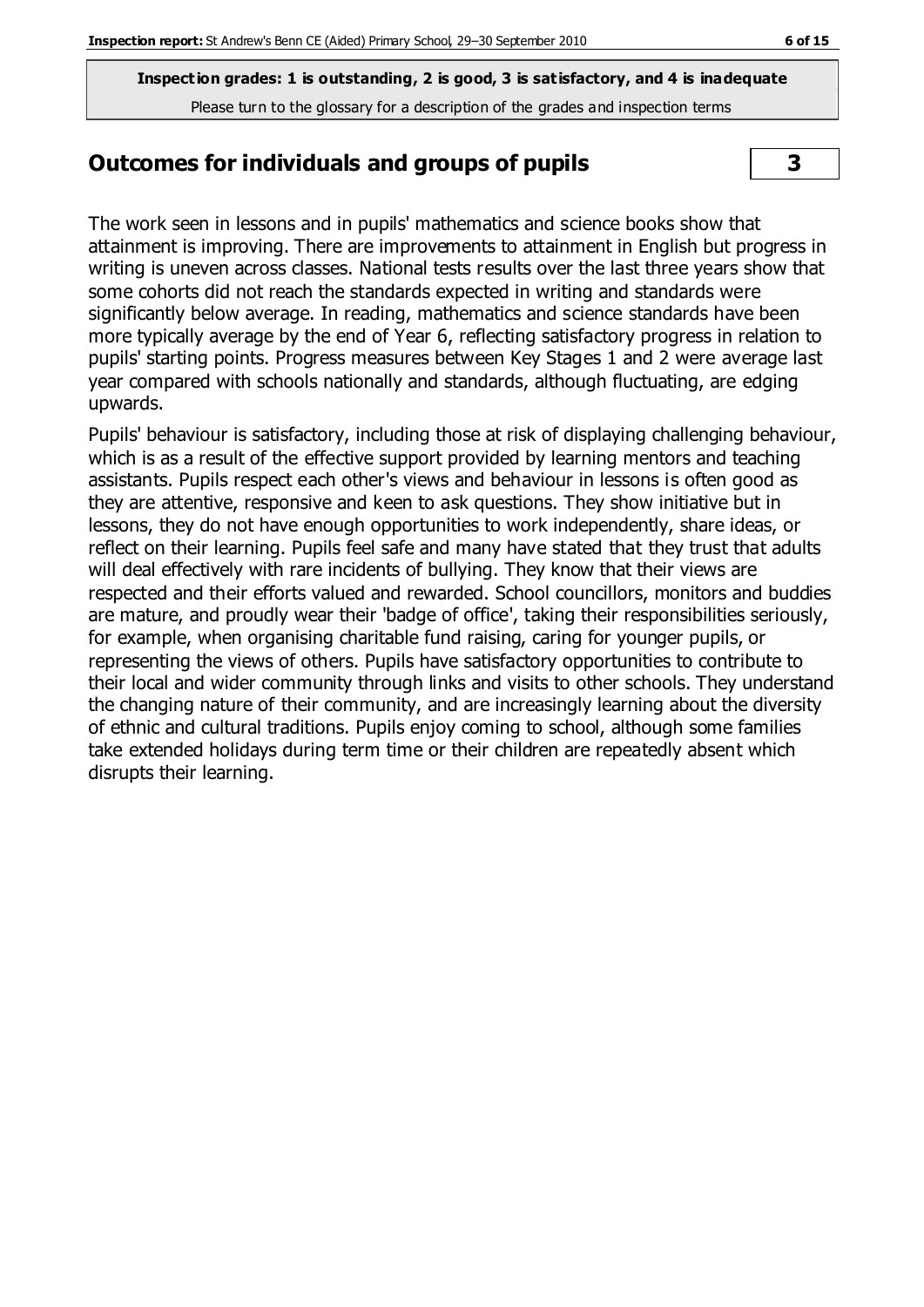**Inspection grades: 1 is outstanding, 2 is good, 3 is satisfactory, and 4 is inadequate**

Please turn to the glossary for a description of the grades and inspection terms

These are the grades for pupils' outcomes

| Pupils' achievement and the extent to which they enjoy their learning                                                     | 3              |
|---------------------------------------------------------------------------------------------------------------------------|----------------|
| Taking into account:<br>Pupils' attainment <sup>1</sup>                                                                   | 3              |
| The quality of pupils' learning and their progress                                                                        | 3              |
| The quality of learning for pupils with special educational needs and/or disabilities<br>and their progress               | 3              |
| The extent to which pupils feel safe                                                                                      | $\overline{2}$ |
| Pupils' behaviour                                                                                                         | 3              |
| The extent to which pupils adopt healthy lifestyles                                                                       | 2              |
| The extent to which pupils contribute to the school and wider community                                                   | 3              |
| The extent to which pupils develop workplace and other skills that will contribute to<br>their future economic well-being | 3              |
| Taking into account:<br>Pupils' attendance <sup>1</sup>                                                                   | 3              |
| The extent of pupils' spiritual, moral, social and cultural development                                                   | 2              |

<sup>1</sup> The grades for attainment and attendance are: 1 is high; 2 is above average; 3 is broadly average; and 4 is low

## **How effective is the provision?**

The pace of learning is satisfactory in most lessons with enough good teaching across the school to continue raising standards. Teachers plan their work so that pupils are provided with clear objectives for each lesson. However, some lessons do not incorporate enough work tailored specifically to meet the needs and abilities of all pupils. Teachers assess and check if pupils are on course to reach their learning targets, but this is not being done regularly enough to ensure that they are on course to reach their targets. Teachers mark pupils' work diligently but the advice and comments provided do not always refer pupils to their individual learning targets, making it difficult for them to assess how well they are doing or understand the next steps. In most lessons, class discussions are productive and stimulating but sometimes there is little time for more focused independent work to extend or deepen pupils' understanding.

Pupils who find learning difficult are supported by a skilled team of teaching assistants who provide good care and encouragement. Each stage of these pupils' progress is checked regularly but this is not rigorous enough to adapt interventions and programmes that ensure all pupils reach their targets. Overall, pupils learning English as an additional language make satisfactory progress and integrate well in lessons, especially when encouraged to work with others, which improves their spoken English. Resources are sometimes provided, such as translated text or cue cards, but the quality and use of these varies as there is no common approach across classes resulting in variable progress.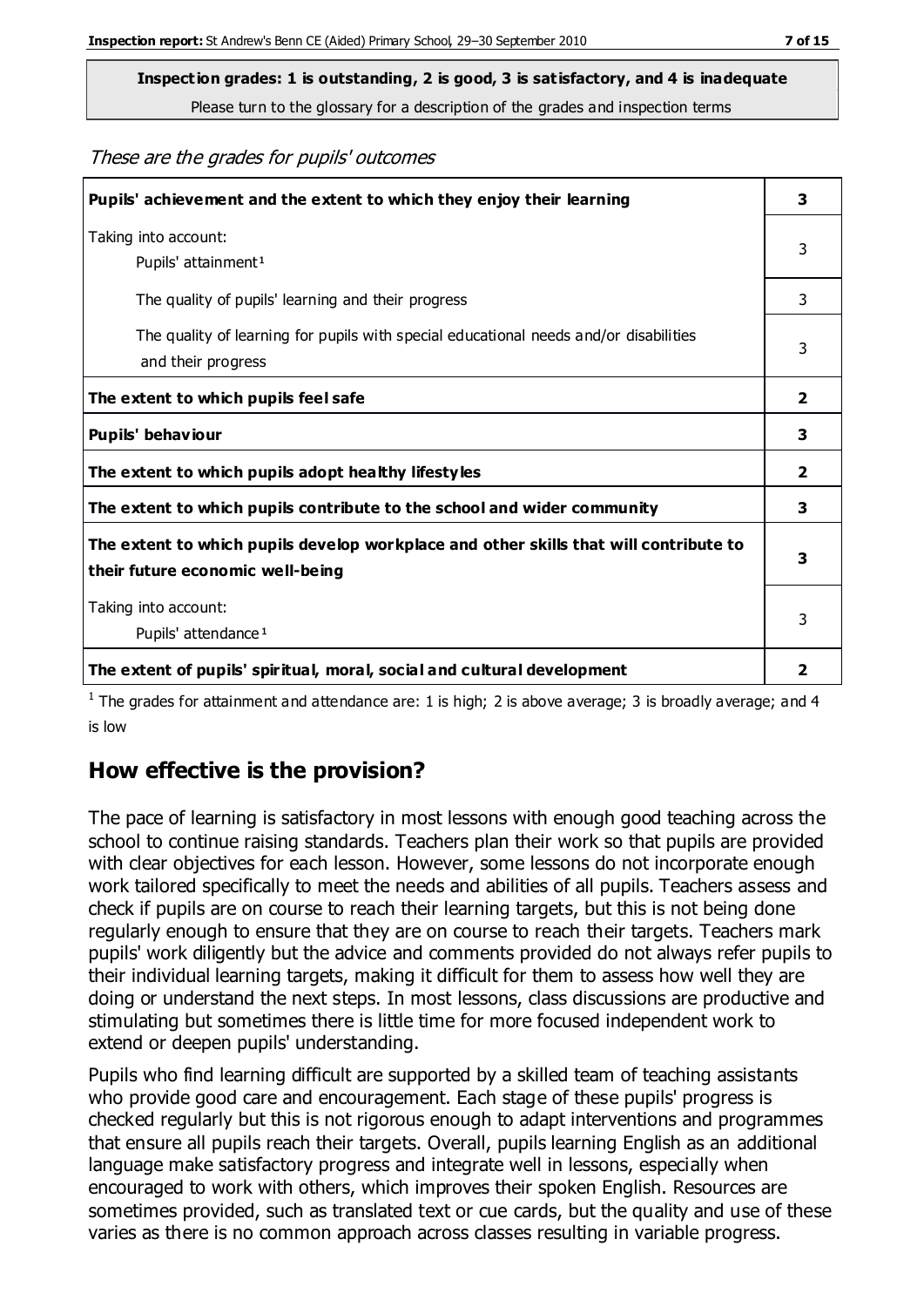The curriculum includes topics for pupils to study that draw together a range of subjects with good opportunities to use information and communication technology, but less opportunity to write at length across a broad range of subjects. Topics incorporate a good range of visits to places of interest or outdoor team-building activities, as well as music and sport that broaden pupils' experiences and have a positive impact on their personal development. Pupils are encouraged, with good success, to care for the local environment, such as the work done in the well-resourced garden where pupils grow plants and vegetables. Pupils develop a range of core skills that prepare them adequately for the future.

There is strong pastoral support for pupils. The staff have well established partnerships and effective links with outside agencies and a local children's centre which offers additional welfare services and home links with families.

These are the grades for the quality of provision

| The quality of teaching                                                                                    |  |
|------------------------------------------------------------------------------------------------------------|--|
| Taking into account:<br>The use of assessment to support learning                                          |  |
| The extent to which the curriculum meets pupils' needs, including, where relevant,<br>through partnerships |  |
| The effectiveness of care, guidance and support                                                            |  |

## **How effective are leadership and management?**

In a short time, the acting headteacher has brought stability and sound judgement to the school. The deputy headteacher has worked effectively with staff during a period without a substantive headteacher. Consequently, the process of self-evaluation, audit and review is improving as it has not always been thorough enough, reflecting inconsistencies in pupils' learning. The governing body supports the school well, although has not been as involved to the same extent as senior staff in assessing and evaluating the school's performance. A good start has been made in setting out a more systematic structure to development planning and monitoring so that the school is now in a stronger position to identify the most important priorities for improvement.

Since the last inspection, refined assessment systems have contributed well to improving teachers' planning. Moderation meetings to look at pupils' work have improved teachers' understanding of assessment. However, there are some inconsistencies in the progress that pupils make because checking systems and reviews of progress are not robust enough to ensure that all pupils reach their learning targets.

The school listens to, and acts on, the views of its community, which accounts for the good level of satisfaction expressed in questionnaires. There is a commitment to inclusion and equality of opportunity, reflected most in the sensitive care and management of pupils with learning, emotional or behavioural difficulties. The school's contribution to community cohesion is satisfactory. Pupils learn about the main world religions with opportunities for them to experience different cultural traditions and learn about the diversity of the community in the local area.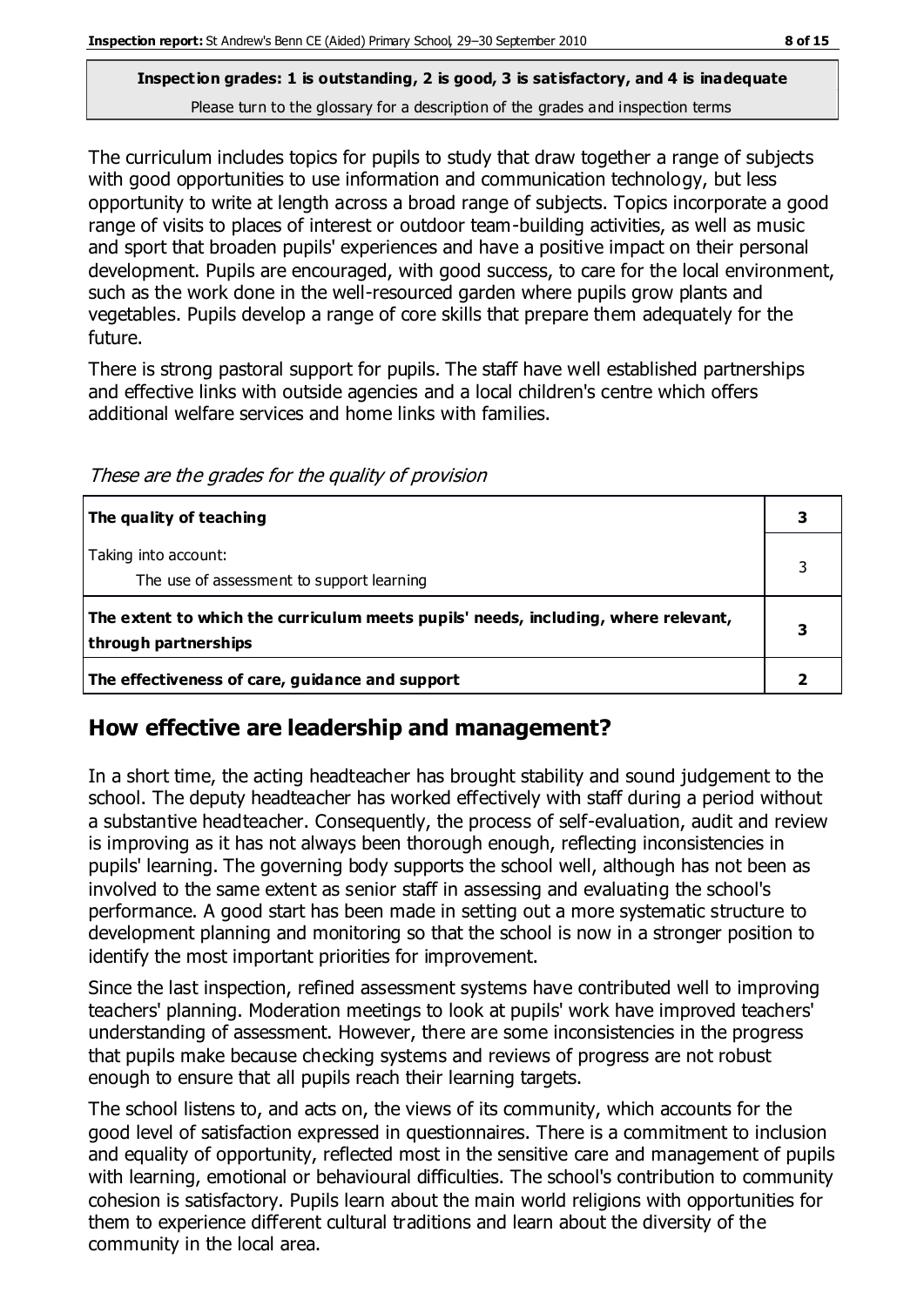At the time of the inspection all safeguarding requirements were being met in line with statutory requirements with appropriate arrangements in place to ensure that only suitable adults come into contact with pupils.

These are the grades for leadership and management

| The effectiveness of leadership and management in embedding ambition and driving<br><i>improvement</i>                                                           |   |
|------------------------------------------------------------------------------------------------------------------------------------------------------------------|---|
| Taking into account:<br>The leadership and management of teaching and learning                                                                                   | 3 |
| The effectiveness of the governing body in challenging and supporting the<br>school so that weaknesses are tackled decisively and statutory responsibilities met | 3 |
| The effectiveness of the school's engagement with parents and carers                                                                                             | 3 |
| The effectiveness of partnerships in promoting learning and well-being                                                                                           | 3 |
| The effectiveness with which the school promotes equality of opportunity and tackles<br>discrimination                                                           | 3 |
| The effectiveness of safeguarding procedures                                                                                                                     | 3 |
| The effectiveness with which the school promotes community cohesion                                                                                              | 3 |
| The effectiveness with which the school deploys resources to achieve value for money                                                                             | 3 |

## **Early Years Foundation Stage**

Although attainment is below that expected in all areas of learning by the time they start Year 1, Nursery and Reception children make satisfactory progress. The staff provide a stimulating range of activities that broaden children's knowledge and understanding, laying secure foundations for their learning and development. The children settle quickly and make a good contribution to the setting when tidying away or getting themselves ready to play outdoors.

Children make good progress linking letters and sounds to words through songs, nursery rhymes and a wealth of story books. However, the staff do not always link these skills to writing, which slows children's early writing development. There are warm and trusting relationships where each child is valued and rewarded for good behaviour and effort. Assessments and observations of the children are carried out diligently but there is insufficient focus on what the children are learning, leaving uncertainty about the next steps or targets to work towards. Children explore and develop their physical and creative skills using different textures through colour mixing, drawing and painting. Nursery and Reception children benefit from working in the well-resourced and exciting outdoor and indoor areas safely and productively. Teachers' planning incorporates time for the children to work and play together during 'activate time', helping them to generate their own ideas and engage in different activities. This improves their confidence and independence. However, some children find it difficult to choose activities that will hold their attention for good periods of time, which does not sustain or extend their learning. The Early Years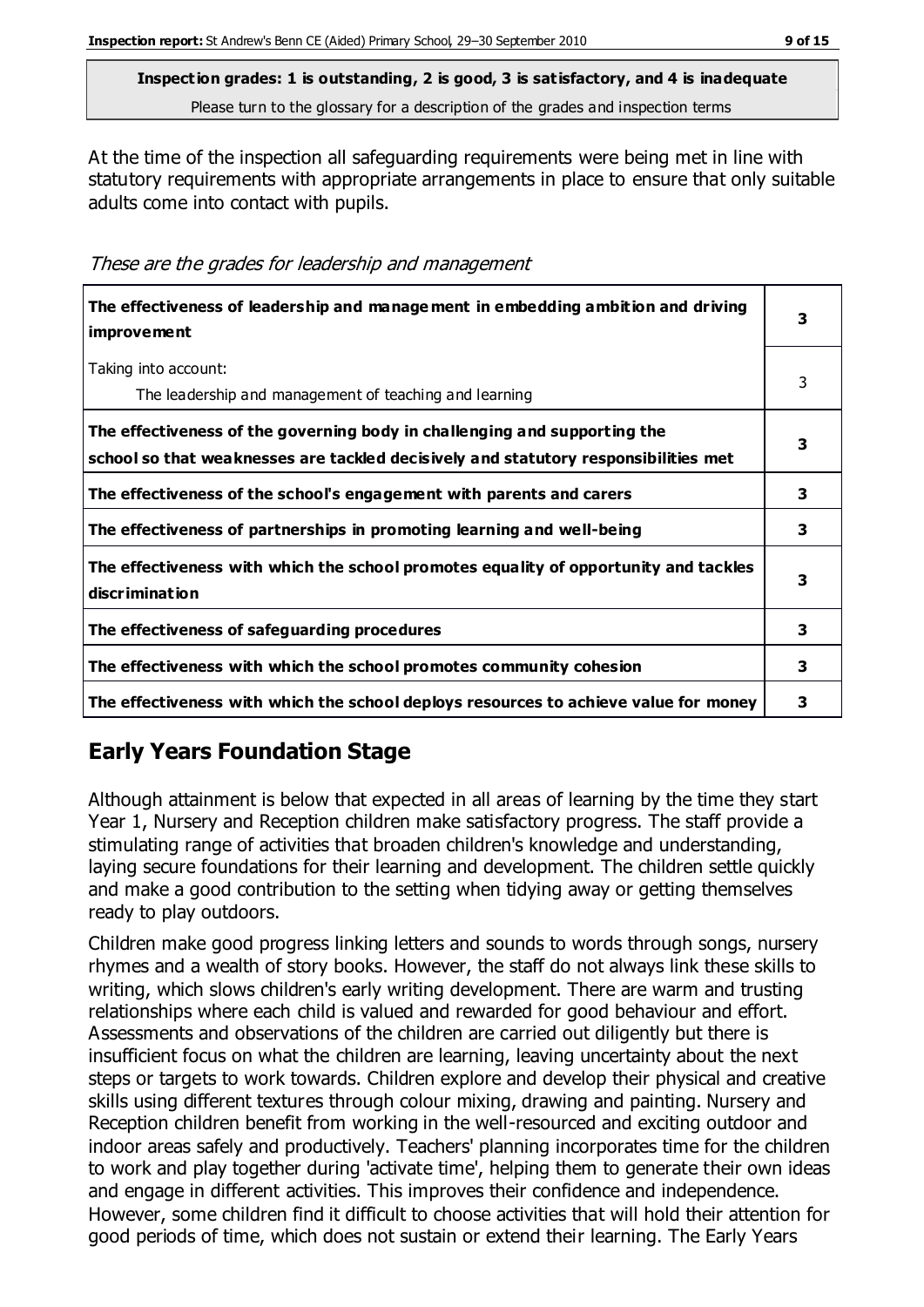Foundation Stage is managed efficiently and the staff work cooperatively ensuring there is a smooth transition between Reception and Year 1.

These are the grades for the Early Years Foundation Stage

| <b>Overall effectiveness of the Early Years Foundation Stage</b>                      |  |
|---------------------------------------------------------------------------------------|--|
| Taking into account:<br>Outcomes for children in the Early Years Foundation Stage     |  |
| The quality of provision in the Early Years Foundation Stage                          |  |
| The effectiveness of leadership and management of the Early Years Foundation<br>Stage |  |

#### **Views of parents and carers**

Approximately half the parents and carers returned inspection questionnaires and the very large majority of these expressed mainly positive views. Parents and carers believe that their children are safe and that this is a caring and supportive school. A small number are concerned about pupils' behaviour and academic progress, which to some extent are justified given that there are relative weaknesses in the performance and progress of some pupils. However, behaviour is satisfactory, standards are rising and pupils enjoy their time in school. Most pupils and parents expressed satisfaction with the positive and highly supportive ethos engendered by the staff and some have commented on the engaging way the acting headteacher and staff welcome them to the school. Inspectors endorse comments by a small number who would like the school to inform them better about their children's learning, and with the pupils who believe that the staff could do more to help them understand their learning.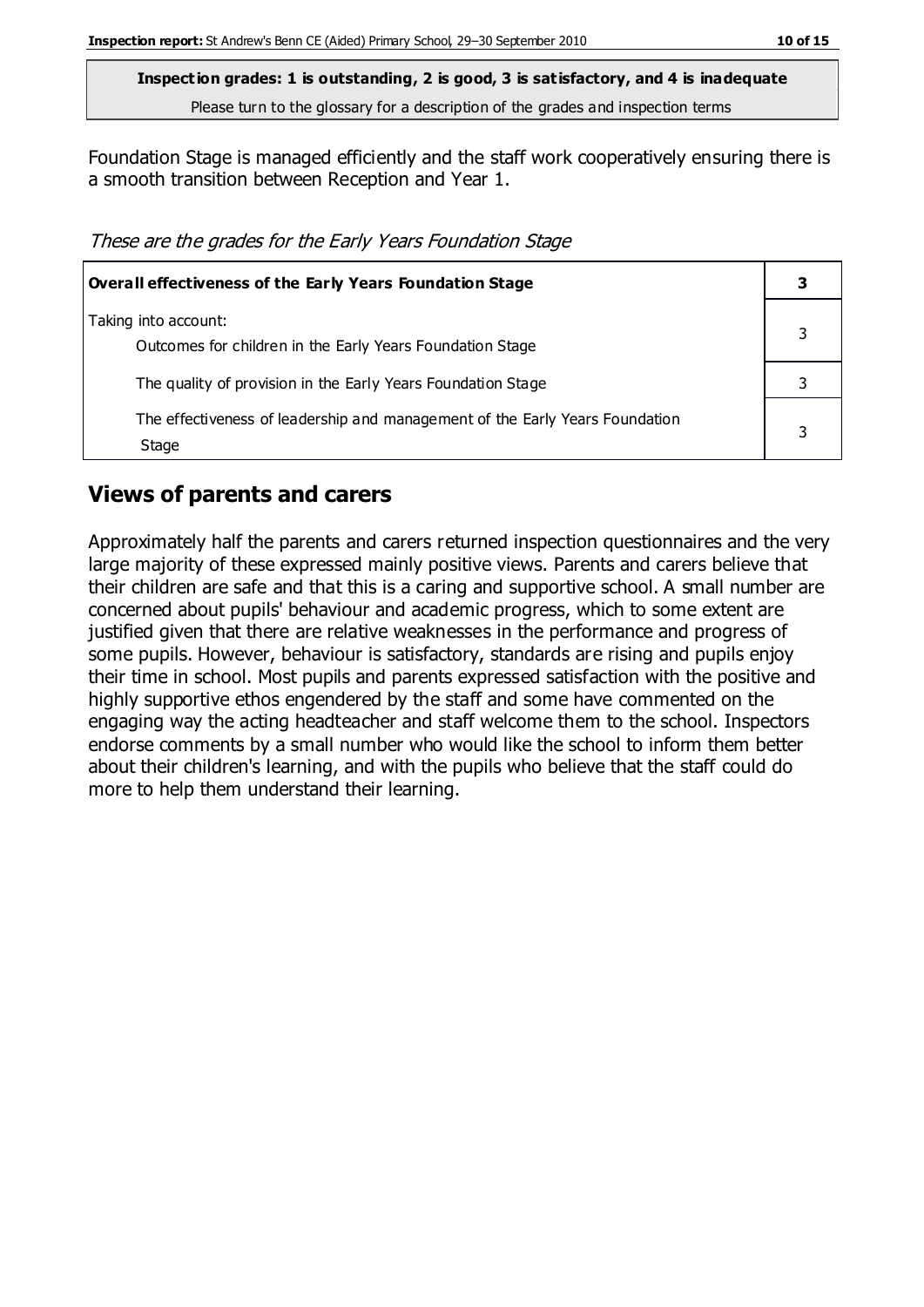#### **Responses from parents and carers to Ofsted's questionnaire**

Ofsted invited all the registered parents and carers of pupils registered at St Andrew's Benn CofE (Voluntary Aided) Primary School to complete a questionnaire about their views of the school.

In the questionnaire, parents and carers were asked to record how strongly they agreed with 13 statements about the school. The inspection team received 116 completed questionnaires by the end of the on-site inspection. In total, there are 252 pupils registered at the school.

| <b>Statements</b>                                                                                                                                                                                                                                       | <b>Strongly</b><br>agree |               | Agree        | <b>Disagree</b> |                | <b>Strongly</b><br>disagree |                |                |
|---------------------------------------------------------------------------------------------------------------------------------------------------------------------------------------------------------------------------------------------------------|--------------------------|---------------|--------------|-----------------|----------------|-----------------------------|----------------|----------------|
|                                                                                                                                                                                                                                                         | <b>Total</b>             | $\frac{1}{2}$ | <b>Total</b> | $\frac{0}{0}$   | <b>Total</b>   | $\frac{0}{0}$               | <b>Total</b>   | $\frac{1}{2}$  |
| My child enjoys school                                                                                                                                                                                                                                  | 58                       | 50            | 53           | 46              | 3              | 3                           | $\mathbf{1}$   | $\mathbf{1}$   |
| The school keeps my child<br>safe                                                                                                                                                                                                                       | 59                       | 51            | 51           | 44              | 4              | 3                           | $\mathbf 0$    | $\mathbf 0$    |
| My school informs me about<br>my child's progress                                                                                                                                                                                                       | 45                       | 39            | 55           | 47              | 11             | 9                           | $\mathbf{1}$   | $\mathbf{1}$   |
| My child is making enough<br>progress at this school                                                                                                                                                                                                    | 45                       | 39            | 52           | 45              | 10             | 9                           | 4              | 3              |
| The teaching is good at this<br>school                                                                                                                                                                                                                  | 49                       | 42            | 55           | 47              | $\overline{7}$ | 6                           | 1              | $\mathbf{1}$   |
| The school helps me to<br>support my child's learning                                                                                                                                                                                                   | 43                       | 37            | 58           | 50              | 12             | 10                          | 1              | $\mathbf{1}$   |
| The school helps my child to<br>have a healthy lifestyle                                                                                                                                                                                                | 45                       | 39            | 66           | 57              | $\overline{2}$ | $\overline{2}$              | $\mathbf 0$    | $\mathbf 0$    |
| The school makes sure that<br>my child is well prepared for<br>the future (for example<br>changing year group,<br>changing school, and for<br>children who are finishing<br>school, entering further or<br>higher education, or entering<br>employment) | 30                       | 26            | 59           | 51              | 10             | 9                           | $\mathbf{1}$   | 1              |
| The school meets my child's<br>particular needs                                                                                                                                                                                                         | 37                       | 32            | 66           | 57              | 6              | 5                           | 2              | $\overline{2}$ |
| The school deals effectively<br>with unacceptable behaviour                                                                                                                                                                                             | 34                       | 29            | 53           | 46              | 15             | 13                          | 1              | $\mathbf{1}$   |
| The school takes account of<br>my suggestions and concerns                                                                                                                                                                                              | 29                       | 25            | 54           | 47              | 16             | 14                          | $\mathbf{0}$   | 0              |
| The school is led and<br>managed effectively                                                                                                                                                                                                            | 32                       | 28            | 64           | 55              | 11             | 9                           | $\mathbf{1}$   | $\mathbf{1}$   |
| Overall, I am happy with my<br>child's experience at this<br>school                                                                                                                                                                                     | 56                       | 48            | 49           | 42              | 6              | 5                           | $\overline{2}$ | $\overline{2}$ |

The table above summarises the responses that parents and carers made to each statement. The percentages indicate the proportion of parents and carers giving that response out of the total number of completed questionnaires. Where one or more parents and carers chose not to answer a particular question, the percentages will not add up to 100%.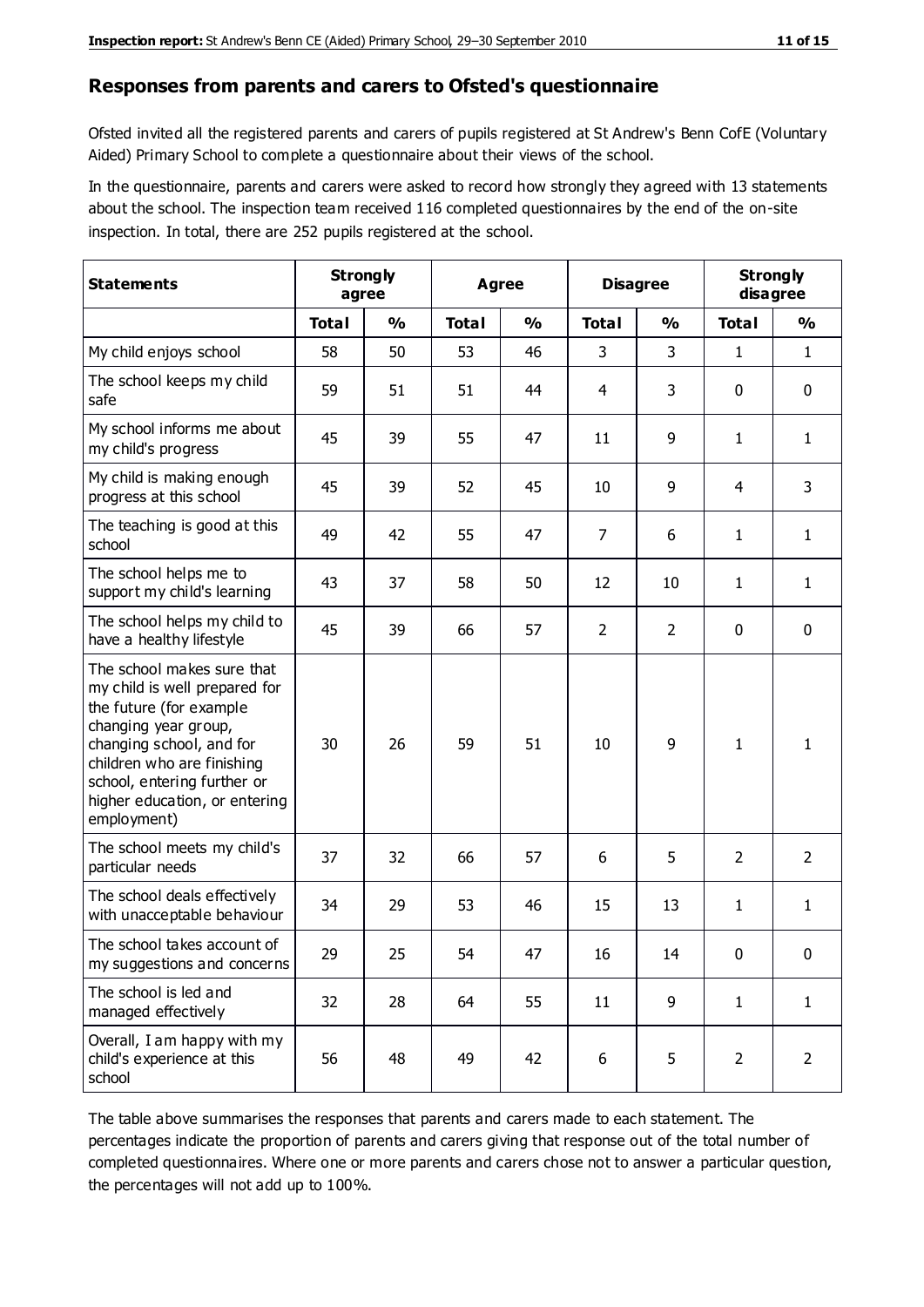## **Glossary**

| Grade   | <b>Judgement</b> | <b>Description</b>                                                                                                                                                                                                            |
|---------|------------------|-------------------------------------------------------------------------------------------------------------------------------------------------------------------------------------------------------------------------------|
| Grade 1 | Outstanding      | These features are highly effective. An outstanding school<br>provides exceptionally well for all its pupils' needs.                                                                                                          |
| Grade 2 | Good             | These are very positive features of a school. A school that<br>is good is serving its pupils well.                                                                                                                            |
| Grade 3 | Satisfactory     | These features are of reasonable quality. A satisfactory<br>school is providing adequately for its pupils.                                                                                                                    |
| Grade 4 | Inadequate       | These features are not of an acceptable standard. An<br>inadequate school needs to make significant improvement<br>in order to meet the needs of its pupils. Ofsted inspectors<br>will make further visits until it improves. |

## **What inspection judgements mean**

## **Overall effectiveness of schools**

|                       | Overall effectiveness judgement (percentage of schools) |      |                     |                   |
|-----------------------|---------------------------------------------------------|------|---------------------|-------------------|
| <b>Type of school</b> | <b>Outstanding</b>                                      | Good | <b>Satisfactory</b> | <b>Inadequate</b> |
| Nursery schools       | 58                                                      | 36   | 4                   | 2                 |
| Primary schools       | 8                                                       | 43   | 40                  | 9                 |
| Secondary schools     | 10                                                      | 35   | 42                  | 13                |
| Sixth forms           | 13                                                      | 39   | 45                  | 3                 |
| Special schools       | 33                                                      | 42   | 20                  | 4                 |
| Pupil referral units  | 18                                                      | 40   | 29                  | 12                |
| All schools           | 11                                                      | 42   | 38                  | 9                 |

New school inspection arrangements were introduced on 1 September 2009. This means that inspectors now make some additional judgements that were not made previously.

The data in the table above are for the period 1 September 2009 to 31 March 2010 and are the most recently published data available (see **[www.ofsted.gov.uk](http://www.ofsted.gov.uk/)**). Please note that the sample of schools inspected during the autumn and spring terms 2009/10 was not representative of all schools nationally, as weaker schools are inspected more frequently than good or outstanding schools.

Percentages are rounded and do not always add exactly to 100. Secondary school figures in clude those that have sixth forms, and sixth form figures include only the data specifically for sixth form inspection judgements.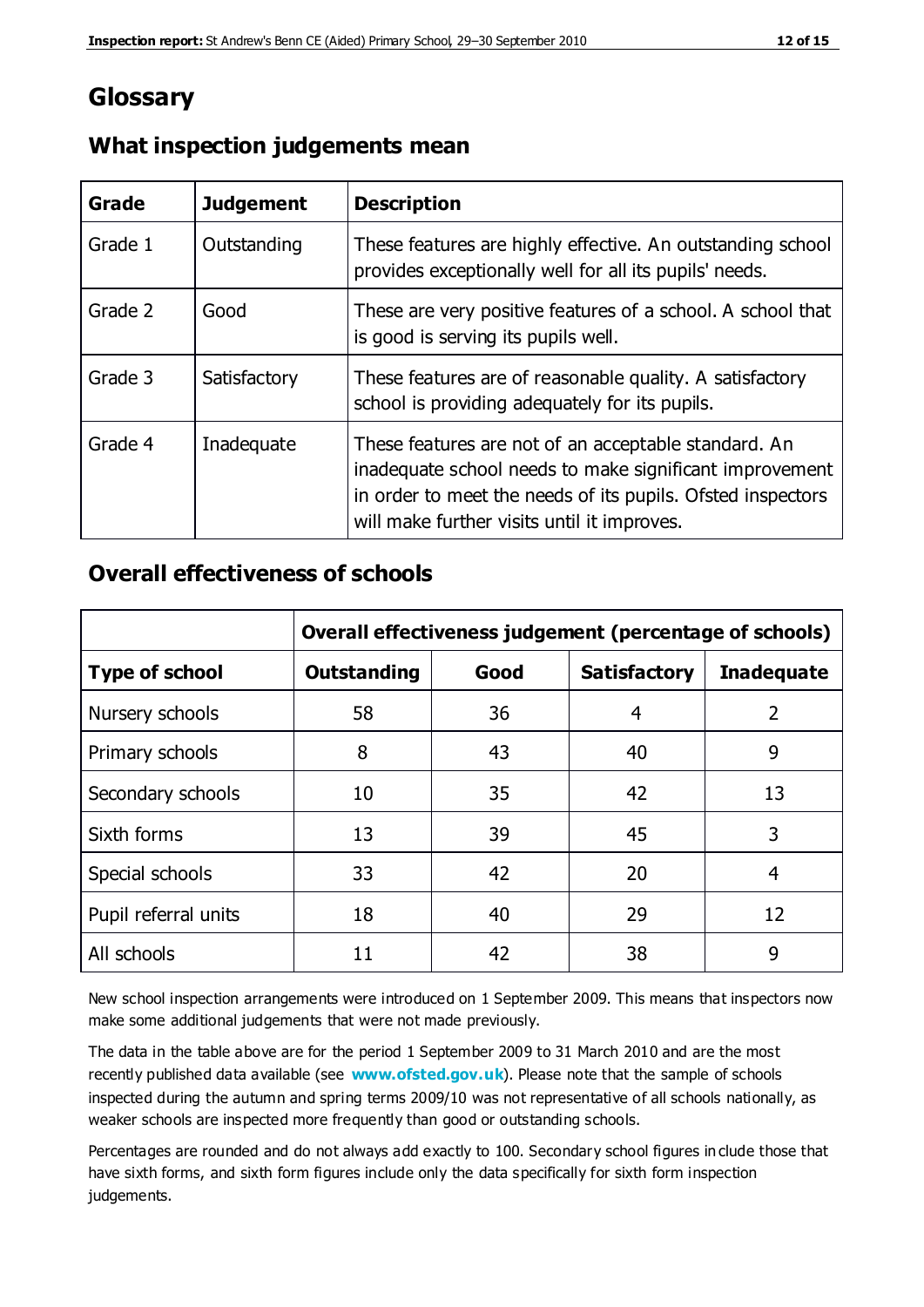## **Common terminology used by inspectors**

| Achievement:                  | the progress and success of a pupil in their learning,<br>development or training.                                                                                                                                                          |  |  |
|-------------------------------|---------------------------------------------------------------------------------------------------------------------------------------------------------------------------------------------------------------------------------------------|--|--|
| Attainment:                   | the standard of the pupils' work shown by test and<br>examination results and in lessons.                                                                                                                                                   |  |  |
| Capacity to improve:          | the proven ability of the school to continue<br>improving. Inspectors base this judgement on what<br>the school has accomplished so far and on the quality<br>of its systems to maintain improvement.                                       |  |  |
| Leadership and management:    | the contribution of all the staff with responsibilities,<br>not just the headteacher, to identifying priorities,<br>directing and motivating staff and running the school.                                                                  |  |  |
| Learning:                     | how well pupils acquire knowledge, develop their<br>understanding, learn and practise skills and are<br>developing their competence as learners.                                                                                            |  |  |
| <b>Overall effectiveness:</b> | inspectors form a judgement on a school's overall<br>effectiveness based on the findings from their<br>inspection of the school. The following judgements,<br>in particular, influence what the overall effectiveness<br>judgement will be. |  |  |
|                               | The school's capacity for sustained<br>improvement.                                                                                                                                                                                         |  |  |
|                               | Outcomes for individuals and groups of pupils.                                                                                                                                                                                              |  |  |
|                               | The quality of teaching.                                                                                                                                                                                                                    |  |  |
|                               | The extent to which the curriculum meets<br>pupils' needs, including, where relevant,<br>through partnerships.                                                                                                                              |  |  |
|                               | The effectiveness of care, guidance and<br>support.                                                                                                                                                                                         |  |  |
| Progress:                     | the rate at which pupils are learning in lessons and<br>over longer periods of time. It is often measured by<br>comparing the pupils' attainment at the end of a key                                                                        |  |  |

stage with their attainment when they started.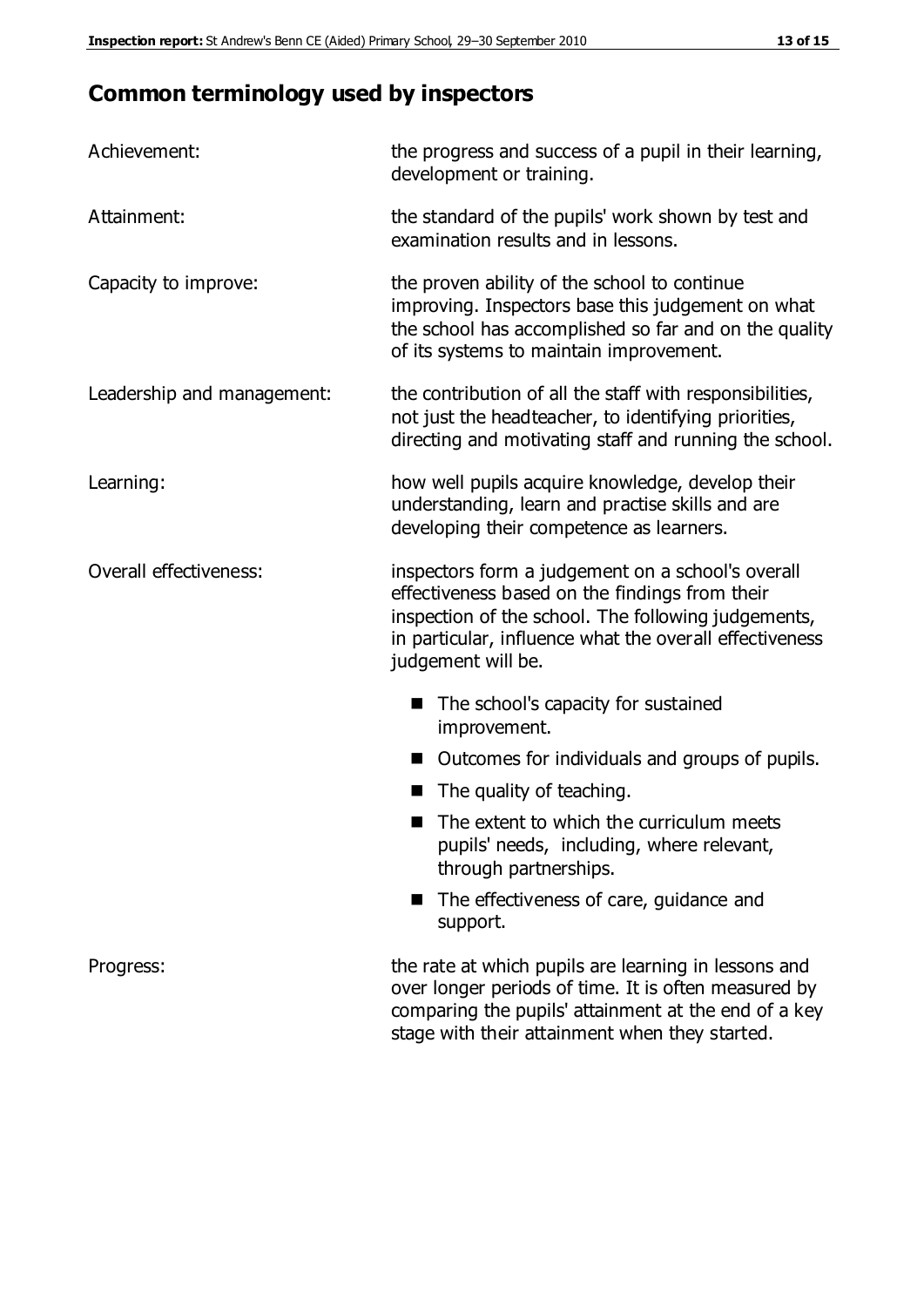#### **This letter is provided for the school, parents and carers to share with their children. It describes Ofsted's main findings from the inspection of their school.**

1 October 2010

#### Dear Pupils

#### **Inspection of St Andrew's Benn CofE (Voluntary Aided) Primary School, Warwickshire, CV21 3NX**

Thank you for your help during the recent inspection, as well as the welcome and consideration you gave the inspectors. Inspectors have judged that you go to a satisfactory school and your teachers and support staff are helping you to improve your work towards higher standards. You are making satisfactory progress, especially in reading, mathematics and science. However, the inspectors have judged that the school could do more to continue raising standards in writing. The staff are helpful, sensitive and caring, and are genuinely interested in your welfare and achievements.

The acting headteacher, leadership team and governing body are managing the school to ensure that you continue to improve your work but there are some things that we have asked them and your teachers to do to make your school even better:

- **P** provide you with better opportunities and targets to improve your writing, including for younger children when they learn their letters and sounds, and older children when writing independently
- plan lessons that will provide work that is always matched to your abilities; make more regular checks and assessments to make sure that you all reach your learning targets; and provide more time for you all to assess your work and reflect on your learning to deepen your understanding
- monitor the support provided for those pupils who find learning difficult and make sure they all do well to reach their targets; and also provide consistent support and resources for those children learning English as an additional language so they can work and learn independently in lessons
- improve systems to monitor and improve attendance rates to avoid any long term absence causing disruption to pupils' learning and progress.

You can all help too by continuing to try hard and making sure that you all come to school every day. I wish you all the very best.

Yours sincerely

Charalambos Loizou

Her Majesty's Inspector